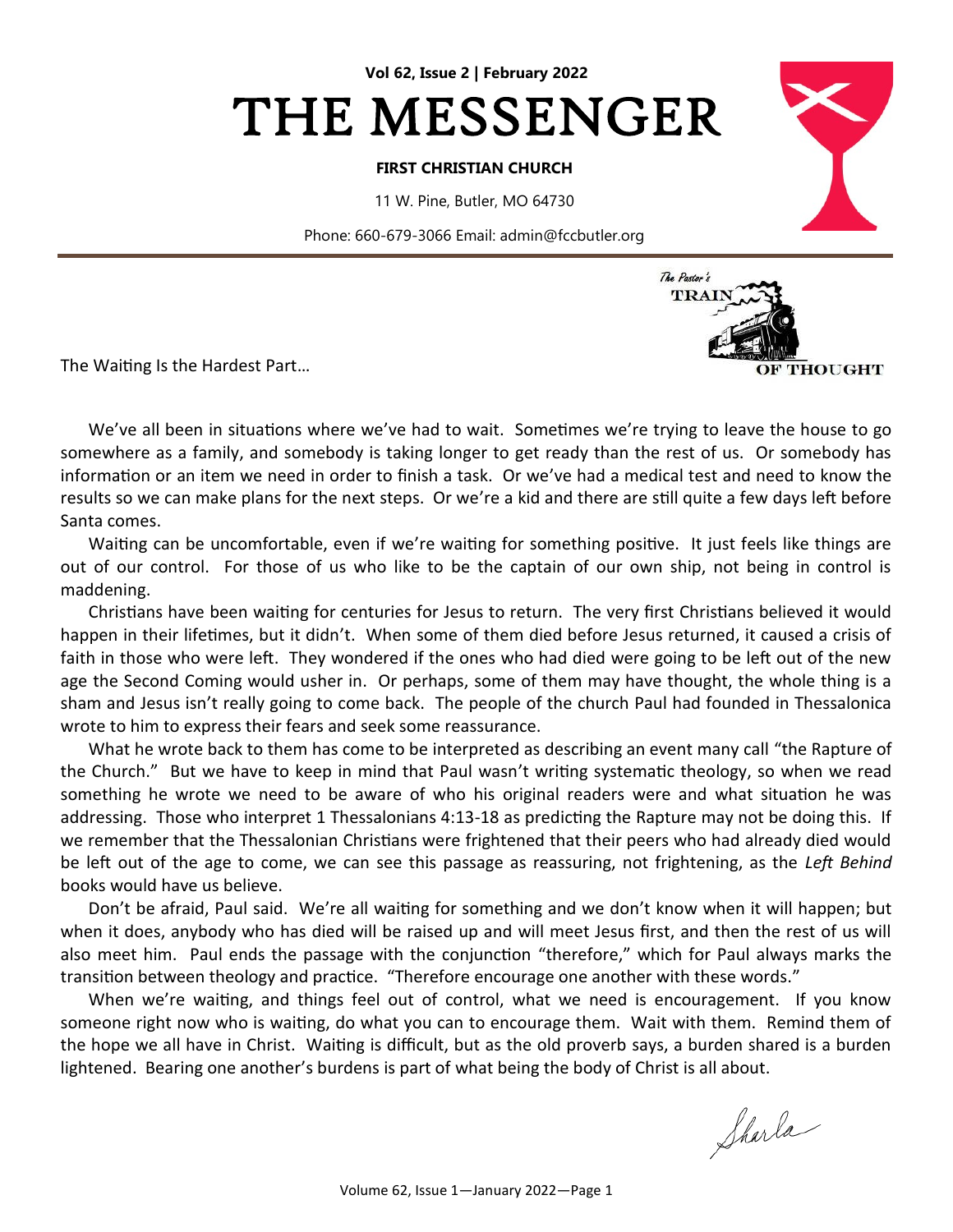



## **February 6**

**Elder:** Shawn Quick **Deacon:** Dale Kinsman, Everett McBrayer

## **February 13**

**Elder:** Carol Roberts **Deacon:** Chuck & Carol Lewis

**February 20**

**Elder:** John Daniel **Deacon:** Judy Colburn, Lyssa Lile

## **February 27**

**Elder:** Justin Quick **Deacon: Carol Hedrick, Sally Anton** 

**Scripture Reader:** Shawn Quick

**Greeter:** Peggy Thomas

**Greeter:** Chelsea McConkay **Scripture Reader: Peggy Fuller** 

**Greeter:** Bob Thomas **Scripture Reader:** Jennifer Schmehl

**Greeter:** Candi Agnew **Scripture Reader:** Don Malan

**Music Director**: Carol Ann Winburn — **Accompanist**: Mary Coffman **Sound Techs**: Phyllis McBrayer, Dianna Silvers, Justin Quick







| <b>Date</b> | <b>In-Person</b><br>Worship  | Online<br>Live Stream* | <b>Life Group</b> | <b>Sunday</b><br><b>School</b> |
|-------------|------------------------------|------------------------|-------------------|--------------------------------|
| 12/26       | 26                           | 13                     | 9                 |                                |
| 1/2         | $\qquad \qquad \blacksquare$ |                        | -                 | -                              |
| 1/9         | 37                           | 8                      | 10                | 4                              |
| 1/16        | 26                           | 9                      | 7                 |                                |
| 1/23        | 30                           | 11                     |                   |                                |

*\*If you are joining Sunday worship via Facebook Live, let us know you are tuning in by leaving a comment on the live stream video or visit fccbutler.org and click the Register Attendance button.* 

# **BIRTHDAYS**

3 Kimberly McGuire

- 4 Kelsey Lewis
- 4 Paula Brede
- 4 Terry Agnew
- 5 Kevin Huenefeldt
- 8 Abe Lewis
- 9 Beth Ann Davis
- 20 Chelsea McConkay
- 21 Ed White

## **ANNIVERSARIES**

| 1              | Frank & Deloris                                                                                       |  |  |  |
|----------------|-------------------------------------------------------------------------------------------------------|--|--|--|
|                | <b>Baldwin</b>                                                                                        |  |  |  |
| $\overline{A}$ | $\mathsf{A} \mathsf{B}$ . $\mathsf{A} \mathsf{B}$ . $\mathsf{A} \mathsf{B}$ . The set of $\mathsf{B}$ |  |  |  |

- 11 Allen & JoDee Fink
- 14 Scott & Julie Bitner



**December Income \$7,563.26**

**December Expense \$12,272.03**

> **YTD Income \$105,570.28**

> **YTD Expense \$111,650.12**

You may view a complete financial report in the church office.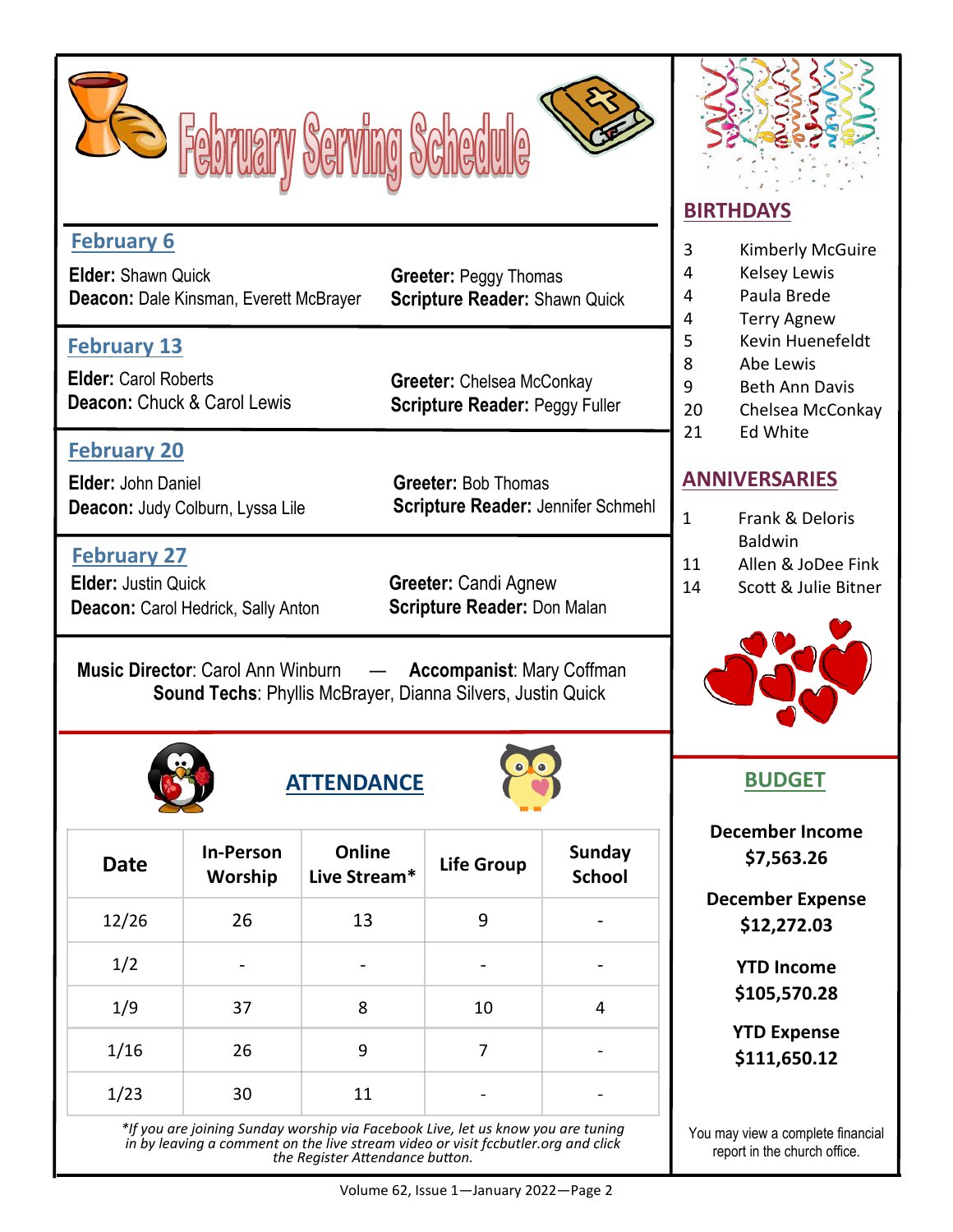





| Saturday                                                                                             |  |  |
|------------------------------------------------------------------------------------------------------|--|--|
|                                                                                                      |  |  |
|                                                                                                      |  |  |
|                                                                                                      |  |  |
|                                                                                                      |  |  |
|                                                                                                      |  |  |
|                                                                                                      |  |  |
|                                                                                                      |  |  |
|                                                                                                      |  |  |
|                                                                                                      |  |  |
|                                                                                                      |  |  |
|                                                                                                      |  |  |
| <b>VINTER!</b><br><b>Valentine's Day</b><br>$\frac{1}{2}$<br>$\bullet$<br>20<br><b>Board Meeting</b> |  |  |
| 21<br><b>President's Day</b><br>$20 - 27$<br><b>Week of Compassion</b><br><b>Special Offering</b>    |  |  |
|                                                                                                      |  |  |
|                                                                                                      |  |  |

Volume 62, Issue 1—January 2022—Page 3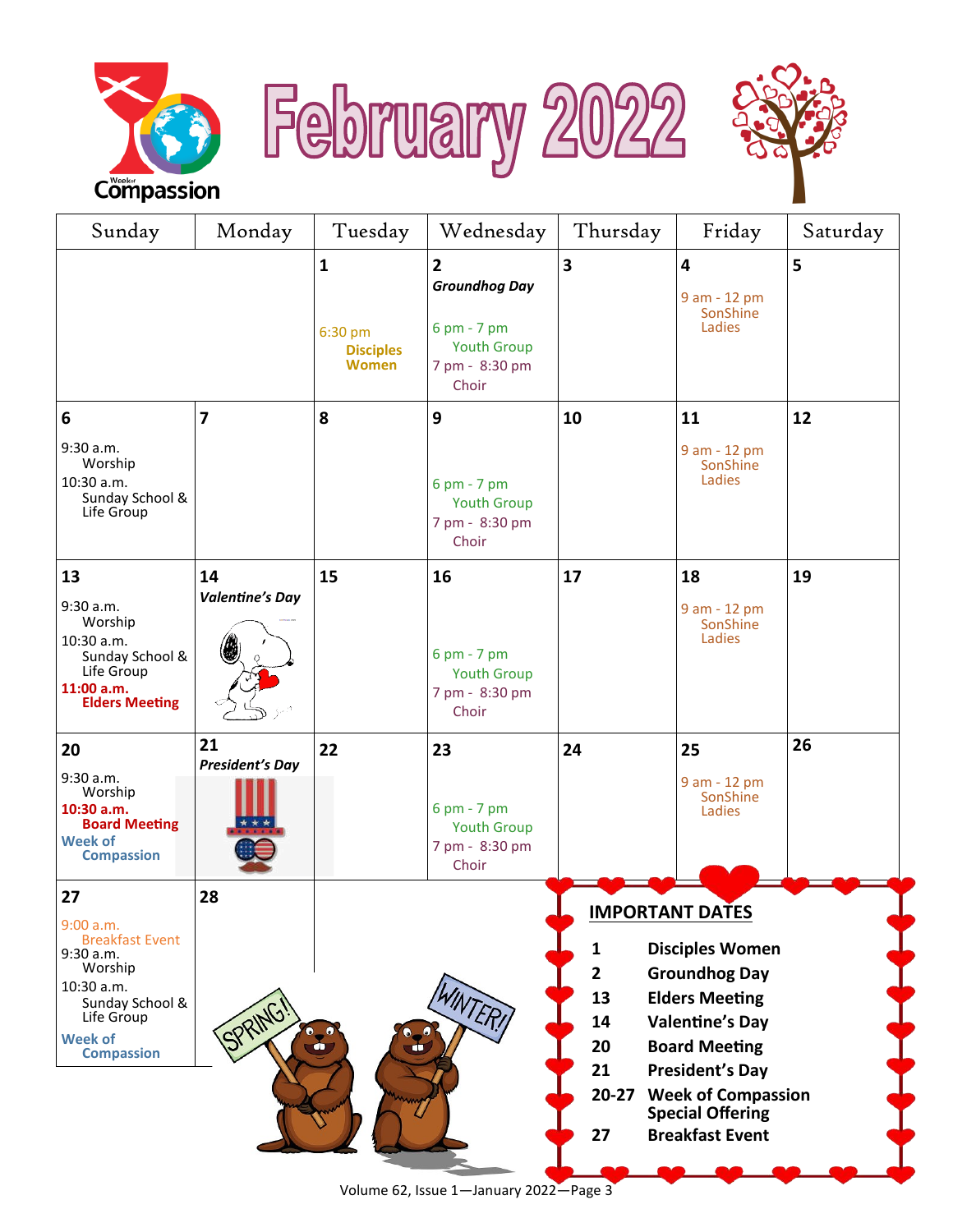

## **February 6, 2022 (5th Sunday after Epiphany)**

*Scripture*: John 4:46-54 *Psalm*: 40:1-5 *Theme*: Another sign in Cana *Title*: "Do you believe in coincidence?"

*What I was thinking*: Back in Cana a second time, Jesus heals the son of a royal official after challenging that official to believe even without signs and wonders. What can we learn from this story, which is similar to but still a bit different from parallel accounts in the other Gospels?

## **February 13, 2022 (6th Sunday after Epiphany)**

*Scripture*: John 6:1-15, 25-59 (RCL: Proper 12-15, Year B) *Psalm*: 34:1-10 *Theme*: John's version of the Feeding of the Multitude *Title*: "Eeewww!" *What I was thinking*: The Feeding of the Multitude is one of the few stories that is found in all four Gospels. But unlike the others, John uses it as a jumping-off place for a controversy.

## **February 20, 2022 (7th Sunday after Epiphany)**

*Scripture*: John 7:37-52 (RCL: Pentecost, Year A) *Psalm*: 147:1-11 *Theme*: Jesus offers living water *Title*: "Ho, Everyone Who Thirsts…" *What I was thinking*: Jesus takes a verse from Isaiah and applies it to himself and his followers after him. What is his point?

### **February 27, 2022 (Last Sunday after Epiphany/Transfiguration)**

*Scripture*: John 9:1-41 (RCL: Lent 4, Year A) *Psalm*: 27:1-4 *Theme*: Healing of a man born blind *Title*: "The Light of the World Is Jesus" *What I was thinking*: This is one of the funniest stories in the whole Bible, in a biting, sort of sarcastic way. But what does it teach us?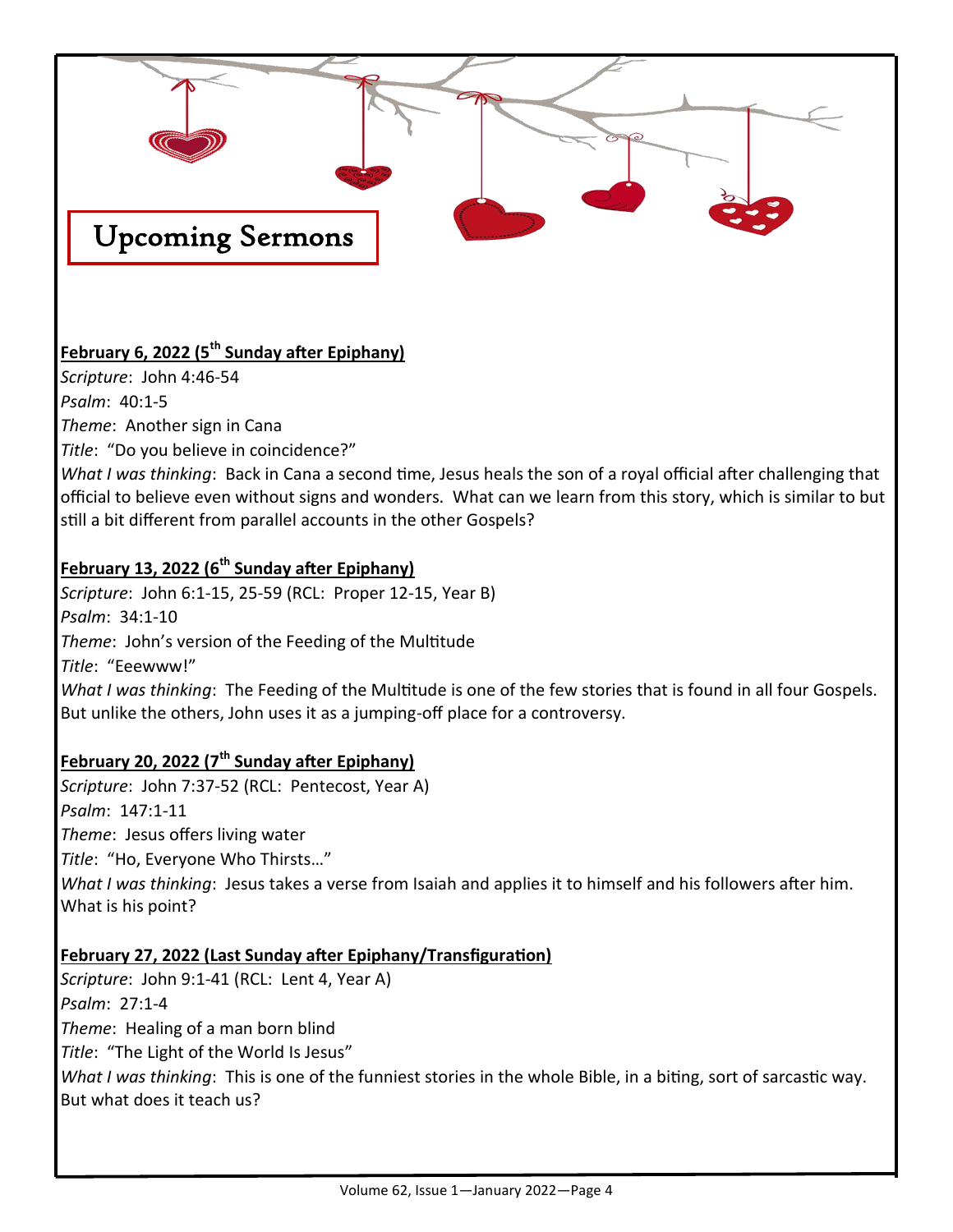# **THOUGHTS & PRAYERS**

#### *Sympathy to the families of Ruby Cummings, Kay Ward, Dean McGuire, Earl Anderson, Donita Ruch, Joyce Rich, and Cheryl Bagby.*

#### **Current & Ongoing**

 Deloris & Frank Baldwin, Lyndell Colburn, Debbie Enos, Bob & Louise Foster, Larry Garren, Lona Grosshart, Caleb Hoffard, Wendy Huge, Michael Lemm, Tim Lemm, David Middleton, Jesse Rodriguez, Knox Silvers, Jeanine Stephenson, Kenny Stewart, Ruby Stotmeister, Will & Christian Tucker, Dusty Warren, Ann Widmer, Linda Wix.

#### **At Home**

Bud Armstrong, Julie Lewis

#### **Currently Serving in the Military**

Jordan Olson, Ryan Strong, Josh Thompson, Matt Thompson





#### • **Volunteers Wanted**

Needing 3 - 4 people to operate the camera for the Facebook Livestream. If interested contact the church office or Carol Ann.

#### • **Butler Ministerial Alliance Soup Sale**

- Order Pickup Saturday, February 5, 9 a.m. to 12 noon at Church of the Nazarene, 103 W. Nursery St.
- **Community Café cancelled through February**
- **Disciples Women** will meet February 1, 2022 at 6:30 in the Fellowship Hall. Please use the north door. All women of the church are invited to attend. *Refreshments: Carol Roberts Devotional: Diana Rich*
- **"All-Church Breakfast/Coffee Time"**

The Membership Department/Hospitality Group will be having some fellowship breakfast/coffee events throughout the year in 2022. We hope to have one about every month.

The first one is planned for February 27th at 9:00 AM (right before church) in the Fellowship Hall. The menu this month will be coffee, juice, coffee cakes, and muffins. We are hoping everyone will join us for the event on 02-27-2022.





If the Weather Is Bad…

…the pastor and board chair will decide together whether we will have worship. We will ask Everett for input as well. A decision will be made by 7 a.m. Sunday. We'll then contact the following news sources:

- WDAF (Fox4)
- KSHB (Channel 41)
- FM-92.1 and their website ([www.921news.com\),](http://www.921news.com) and Facebook (kmam kmoe)
- Bates County Live

Cancellation information will also be posted on the church's Facebook page (facebook.com/FCCButlerMO). If you haven't seen or heard anything by 8 a.m. (to give the media outlets time to post the information), you can assume we'll go on as usual; but please use your common sense about whether you believe it's safe to get out. We would rather have you stay home and be safe than try to get here and have an accident or a fall.

If worship is cancelled, all other Sunday activities (including Sunday school and any meetings) will also be cancelled.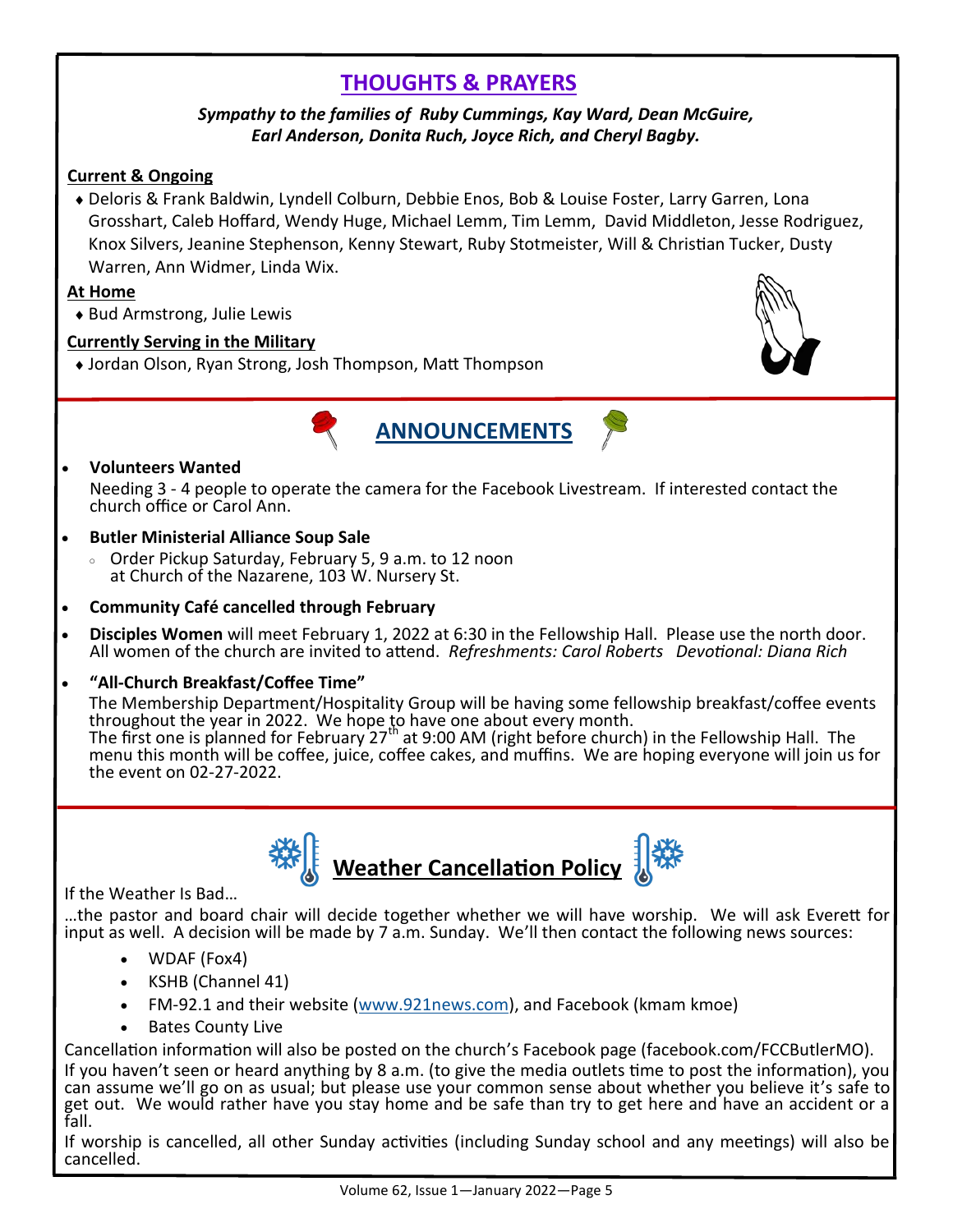#### **First Christian Church Board Meeting Minutes**

#### **January 23, 2022**

Board members present: Deacons- Chuck Lewis, Carol Lewis, Judy Colburn, Gary Coffman, Lyssa Lile, Judy Daniel, and Sally Anton. Elders-Don Malan, Shawn Quick, Carol Roberts, and John Daniel. Financial Secretary-Diana Rich. Others present: Rev Sharla Hulsey and Carol Ann Winburn.

Chuck Lewis, Chair, called the meeting to order at 10:38 AM. He then opened with prayer.

After review, the agenda was adopted on motion of Carol Roberts and second by Shawn Quick.

The minutes of the 12-19-2021 regular board meeting were reviewed. The minutes were approved as presented on motion of Shawn Quick and second by Don Malan.

**Financial Reports:** The December financial reports including Balance Sheet and Profit and Loss Budget Performance sheets as of 12-31-2021 were reviewed, as well as all end-of-the-year numbers. Income in December \$7,563.26. Total Expenses in December \$12,272.03. Year to date income \$105,570.28 and year to date expenses \$111,650.12. The financial reports were approved as presented on motion of Don Malan and second by Judy Colburn. Full reports are available in the church office.

**Ministers' Report:** Rev. Hulsey reviewed the written report noting her return to work on December 20<sup>th</sup> following knee surgery. She reported on meetings she has attended, contacts made, and other church related activities. Other topics: Ministerial Alliance (MA) soup sale, MA hopes to hold Lenten services this year starting March 9<sup>th</sup>. She stressed the need for everyone to be careful with winter weather and Covid presenting safety threats. She said morning prayers continues on Facebook Live.

#### **Old Business:**

**Property Follow-up from Servpro:** Chuck Lewis presented a written estimate from Servpro for the clean -up and restoration to the areas effected on the north wall due to water damage. Per Chuck Lewis their estimate did not include all the rebuilding, as it would depend on their findings as the demolition occurs. Chuck also has a bid from Sisk Construction, LLC from Holden, Mo. After much discussion about possible increase expenses, possible asbestos and lead, this topic was tabled as Chuck was asked to get another bid if possible while trying to determine the best action needed.

#### **Insurance Follow-up:**

- Don Malan reported that he did check with local insurance agencies, and none desire to write a policy for a church. He did get the name of Church Mutual Insurance in Wisconsin. He contacted their closest agent in Iowa, but after 2 months did not hear back. Thus, due to no other interested parties it was agreed to stay with our current insurance.
- Follow Up Community First Bank is listed as a mortgagee. It was determined this is incorrect as FCC has no mortgage. Judy Colburn, FCC Treasurer has contacted the bank and the insurance company. This is being corrected and FCC should receive the new policy with this removed. It was suggested that Judy Colburn contact the Recorders office and get documentation of this for our file at FCC.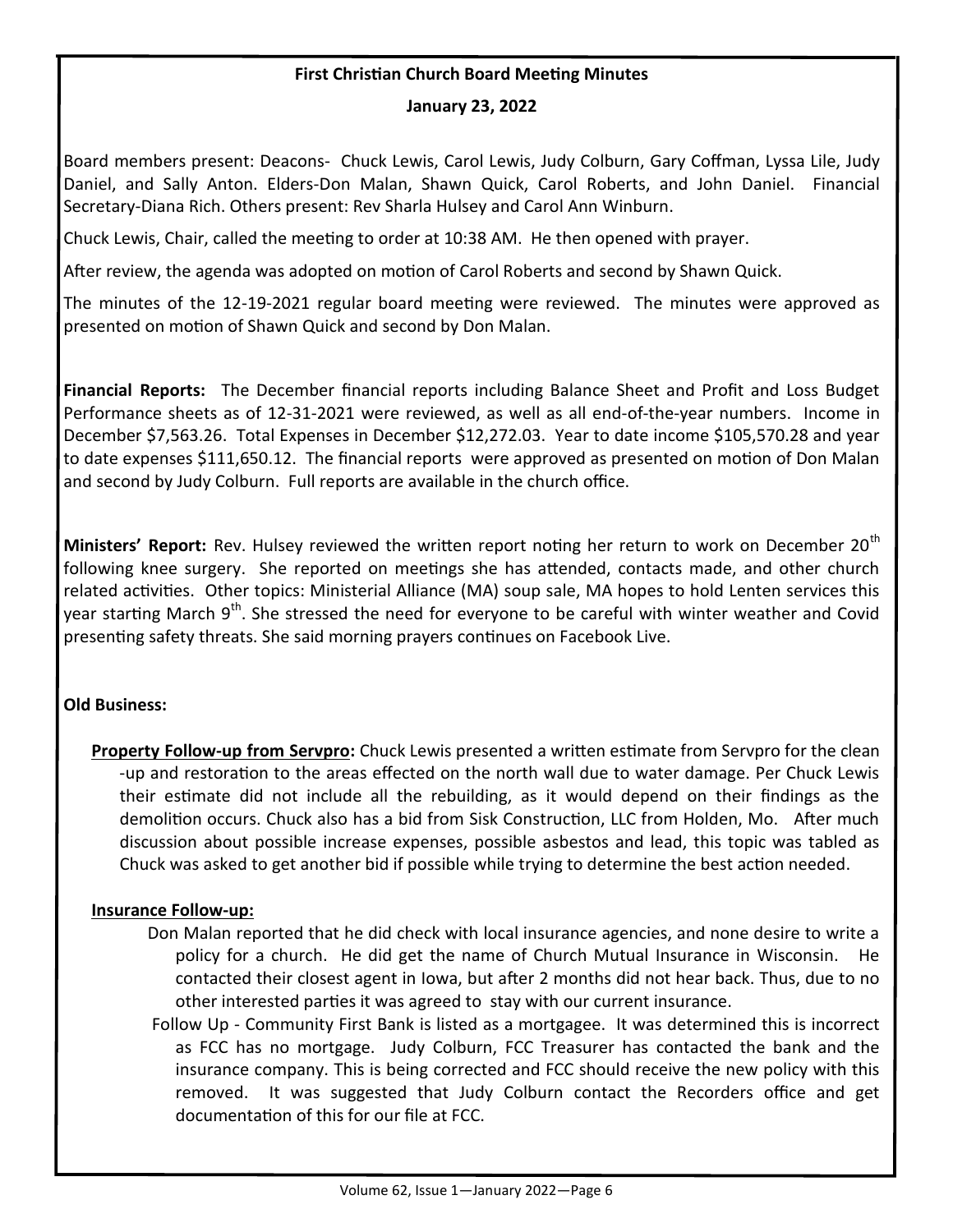#### **New Business:**

**Outreach Monthly Payment 2022:** The monthly payment schedule from DSWA noted that \$75 was to be paid to Ministerial Alliance quarterly, but \$750 is budgeted annually. A motion was made by Shawn Quick and seconded by Don Malan to have this adjusted and pay \$75 for 10 months to reach the annual \$750. Motion carried with one objection.

#### **Chamber of Commerce Membership and Banquet:**

- Annual Membership Dues of \$50 are now payable. It was approved for FCC to remain members on motion by Judy Daniel and second by Don Malan.
- Banquet is to be held in March. They have asked some CofC members to donate a basket for a Silent Auction fund raiser. After discussion, Carol Roberts volunteered for the Disciples Women group to provide this basket.
- Tickets to the banquet are \$25. Lyssa Lile and her husband will plan to attend this with FCC paying for their tickets.

#### **Department/Committee Reports:**

**Worship Department:** Carol Ann Winburn reported that this department is planning a prayer event around Easter time. No details are available yet.

**Closing Prayer:** Rev. Sharla Hulsey closed the meeting with prayer.

**Adjournment:** With no further business brought to the board, the meeting adjourned at 11:30 AM on motion of Carol Roberts and second by Shawn Quick.

Submitted by: Carol Roberts, Secretary



# **Building Fund Drive**

The Stewardship Committee is having a building fund drive. There are many repairs that need to be made to our church. This year we are concentrating on the following repairs:

- Repair the north wall of the Fellowship Hall
- Repair the north wall of the Sanctuary
- Repair the ceiling in the Choir Robe Room

*Total donations: \$28,985*

*Goal: \$40,000*